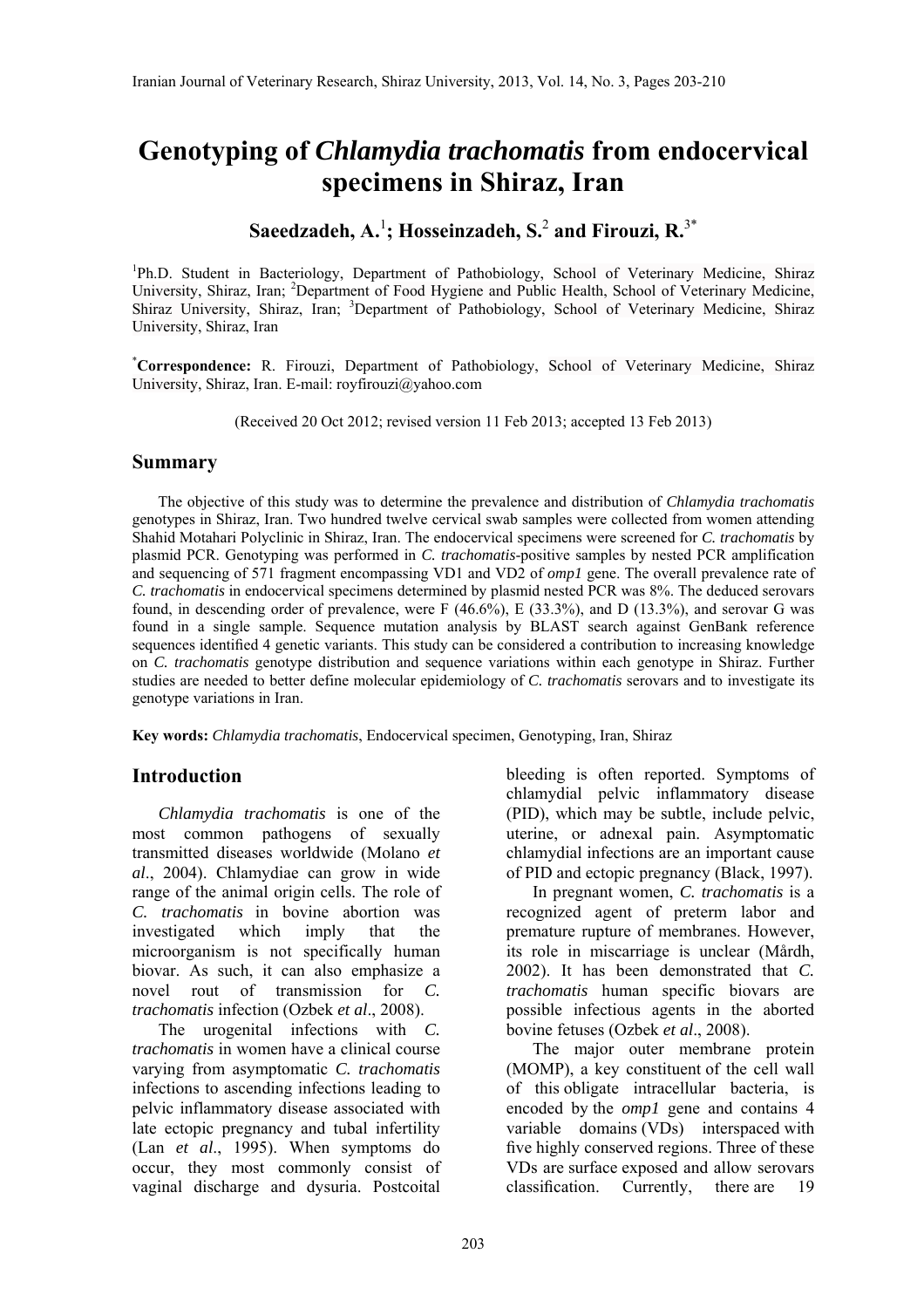serovars recognized for *C. trachomatis*, all of them with their genotypic profile well established (Lima *et al*., 2007; de Jesús De Haro-Cruz *et al*., 2011). Serovars A-C are most often associated with trachoma and serovars L1-L3 are associated with lymph granuloma venereum, while serovars D-K are primarily associated with urogenital and neonatorum infections (Ngandjio *et al*., 2004). Characterization of *C. trachomatis*  strains can provide important epidemiological knowledge and contribute to improved control measures (Lysén *et al*., 2004). To study the epidemiology of *C. trachomatis* infections, different laboratory techniques for identification of *C. trachomatis* serovars have been developed in recent years. These techniques include standard MOMP serotyping, restriction fragment length polymorphism (RFLP) analysis of the PCR amplified *omp1* gene, and nucleotide sequencing of the *omp1* gene (Molano *et al*., 2004). It was shown that sequence determination of *omp1* provided a higher resolution than serotyping and RFLP, and at present, the state-of-the-art method for typing is sequencing (Pedersen *et al*., 2009). The submitted genetic variations within serovars may reflect the power of DNA sequencing to detect subtle differences between isolates, differences which may not be detected by antibody-based methods or restriction fragment length polymorphism analysis (Poole and Lamont, 1992). In this study we aimed to determine the distribution and prevalence of *C. trachomatis* serovars in Shiraz, Iran based on *omp1* gene amplification and sequencing.

## **Materials and Methods**

#### **Sample collection**

 Endocervical swab specimens were collected from 212 women attending the Gynecology Department of Shahid Motahari Polyclinic in Shiraz, Iran. The endocervical swabs were collected using a sterile Dacrontipped plastic swab, and transferring it into a sterile tube containing 1-2 ml of PBS. Samples were kept on ice and immediately transferred to the laboratory for processing.

#### **DNA Extraction**

 *Chlamydia trachomatis* DNA extraction was performed using Cinnapure DNA kit based on manufacturer's instruction (Cinnagen, Iran). Briefly, the endocervical swab was removed from the vial and the sample was centrifuged at 8000 rpm for 10 min. The supernatant was discarded and the pellet was vortexed and transferred to a sterile 1.5 ml microtube. Two hundred microliter of lysis buffer and 40 µl of proteinase k from the Cinnapure DNA kit were added and incubated at 65°C for 15 min. The DNA was further purified and resuspended in 60 µl elution buffer according to the manufacturer's instruction.

#### **β-globin PCR**

 To test DNA sample quality, the βglobin gene was amplified using primer set PCO<sub>3</sub>/PCO<sub>6</sub> (Table 1). The PCR was performed on 2 µl of the extracted DNA sample in a final reaction mixture of 25  $\mu$ l. The final reaction mixture contained 2.5 mM MgCl<sub>2</sub>, 50 mM KCl PCR buffer, 200  $\mu$ M

**Table 1: Primers for β-globin, plasmid and MOMP PCR** 

| Name                                 | Sequence                                                       | Amplicon size (bps) |
|--------------------------------------|----------------------------------------------------------------|---------------------|
| PCO <sub>3</sub><br>PC <sub>O6</sub> | 5'-ACACAACTGTGTTCACTAGC-3'<br>5'-CATCAGGAGTGGACAGATCC-3'       | 326bp               |
| T1<br>T <sub>2</sub>                 | 5'-GGACAAATCGTATCTCGG-3'<br>5'-GAAACCAACTCTACGCTG-3'           | 517 bp              |
| T <sub>3</sub><br>T4                 | 5'-ATTAACCCTCACTAAAGGGA-3'<br>5'-GCCATGTCTATAGCTAAAGC-3'       | 320bp               |
| CT <sub>1</sub><br>CT <sub>5</sub>   | 5'-GCCGClTTTGAGTTCTGCTTCCTC-3'<br>5'-ATTACGTGAGCAGCTCTCTCAT-3' | $1085$ bp           |
| <b>CTIF</b><br><b>CTIR</b>           | 5'-CTGCTGAACCAAGCCTTAT-3'<br>5'-TGAGCATATTGGAAAGAAGC-3'        | 571 bp              |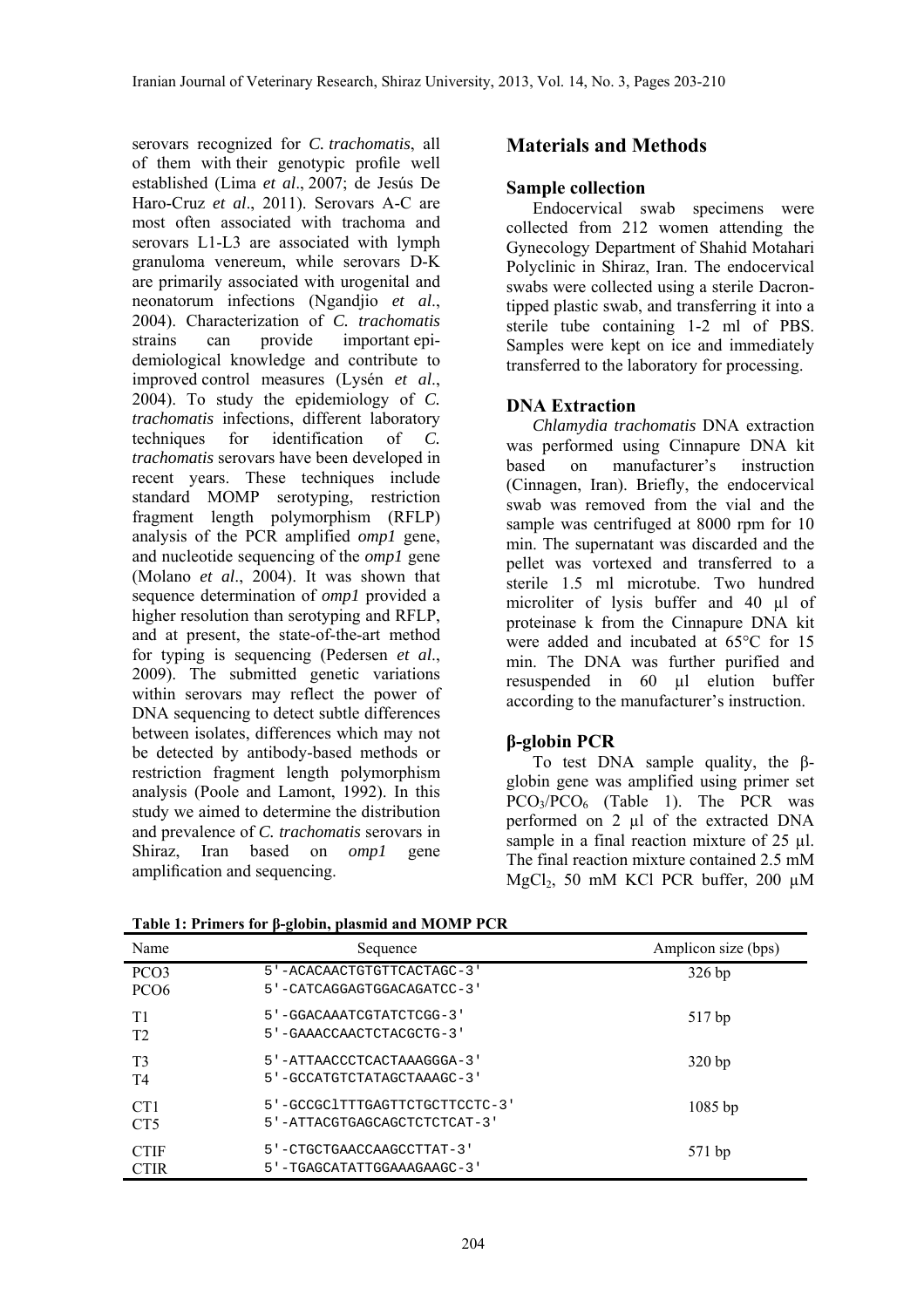deoxynucleoside triphosphates (dTNPs), 50 pmol of each primer, and 1 U *Taq* DNA polymerase. The PCR consisted of 40 cycles, comprising denaturation at 94°C for 1 min, primer annealing at 55°C for 40 s, and primer extension at 72°C for 40 s. Before the PCR assay, the tubes were incubated at 94°C for 4 min, and after PCR, they were incubated at 72°C for 4 min. The expected PCR product of 326 bp was visualized on a 1.5% agarose gel after ethidium bromide staining (Refaat *et al*., 2009).

#### **Plasmid nested-PCR**

 Detection of *C. trachomatis* was done using initial primers T1/T2 for cryptic plasmid of *C. trachomatis* and secondary primers (T3/T4) internal to the initial primers (Table 1) (Claas *et al*., 1990; Hosseinzadeh *et al*., 2004). PCR was performed with a final volume of 25 µl containing final concentrations of 50 mM KCl, 10 mM Tris-HCl ( $pH = 8.3$ ), 1.5 mM  $MgCl<sub>2</sub>$ , 200 µM each deoxynucleoside triphosphate (dATP, dTTP, dGTP, and dCTP), 25 pmol of each outer primer, and 1 U of Taq DNA polymerase (Vivantis, Malaysia). The thermal condition consisted of initial denaturation at 94°C for 7 min followed by 35 cycles of denaturation step at 94°C for 1 min, an annealing step at 55°C for 1 min and elongation step at 72°C for 1 min. In the second round PCR, 1 µl product from the first PCR step and 0.4 µM each T3/T4 inner primer pair was added to the final volume of 25 µl. PCR conditions were as described above. Serotypes I and E were used as positive control. A negative control was included in each run. Finally, 10 µl of the PCR product was analysed using 1.5% agarose gel electrophoresis.

## *Omp1* **PCR and sequencing**

 The cryptic plasmid positive samples were subjected for *omp1* genotyping. Primary amplification of an approximately 1085-bp fragment encompassing VD1-VD4 of *omp1* was performed using the outer primer pair CT1/CT5 (Table 1) (Rodriguez *et al*., 1991). One set of primers targeting VD1 and VD2 regions of *C. trachomatis* was designed for second round nested-PCR, based on the published *omp1* sequences of 15 reference serovars of *C. trachomatis*. The first PCR step was carried out in a final reaction volume of 25 µl, containing 0.4 mM each CT1/CT5 outer primer pair, 5 µl extracted DNA, 2.5 µl of  $10 \times PCR$  buffer (200 mM Tris-HCl  $[PH = 8.4]$ , 500 mM KCl),  $1.5 \mu l$  of MgCl<sub>2</sub> (50 mM), and 1 U of Platinum Taq DNA polymerase (Invitrogen, Grand Island, USA).

 The amplification conditions consisted of initial polymerase activation at 94°C for 15 min; 35 cycles of 94°C for 60 s, 55°C for 60 s and 72°C for 80 s; and a final elongation step at 72°C for 10 min. In the second PCR step, 1.5 µl product from the first PCR step and 0.4 mM each CTIF/CTIR (Table 1) inner primer pair were added to a final volume of 25 ml. The PCR conditions were: 94°C for 10 min; 35 cycles of 94°C for 1 min, 55°C for 1 min and 72°C for 1 min; and a final elongation step at 72°C for 10 min. The amplified products were electrophoresed through a 1.5% agarose gel and visualized by staining with ethidium bromide.

## **DNA sequencing**

 The 571-bp *omp1* fragments successfully amplified from the *C*. *trachomatis*-positive samples were purified using a GF-1 Gel DNA recovery KIT (Vivantis, Malaysia), and sequenced (Source BioScience LifeSciences, Nottingham, UK). The primer sets used for sequencing were CTIF/CTIR.

#### **BLAST analysis and alignments**

 The consensus sequences were compared to sequences of known *C. trachomatis* strains by BLAST searching GenBank (www.ncbi.nlm.nih.gov/GenBank). The sequences were assembled into alignments using reference sequences derived from GenBank: B/IU-1226 (AF063208), B/B-16 (AY950630), D/B-120 (X62918), Da/TW-448 (X62921), E/Bour (X52557), F/ICCal3 (X52080), G/UW57 (AF063199), H/Wash (H/UW4) (X16007), J/UW36 (AF063202) and K/UW31 (AF063204). The sequence data of new variants were submitted to NCBI and have the following accession numbers: F1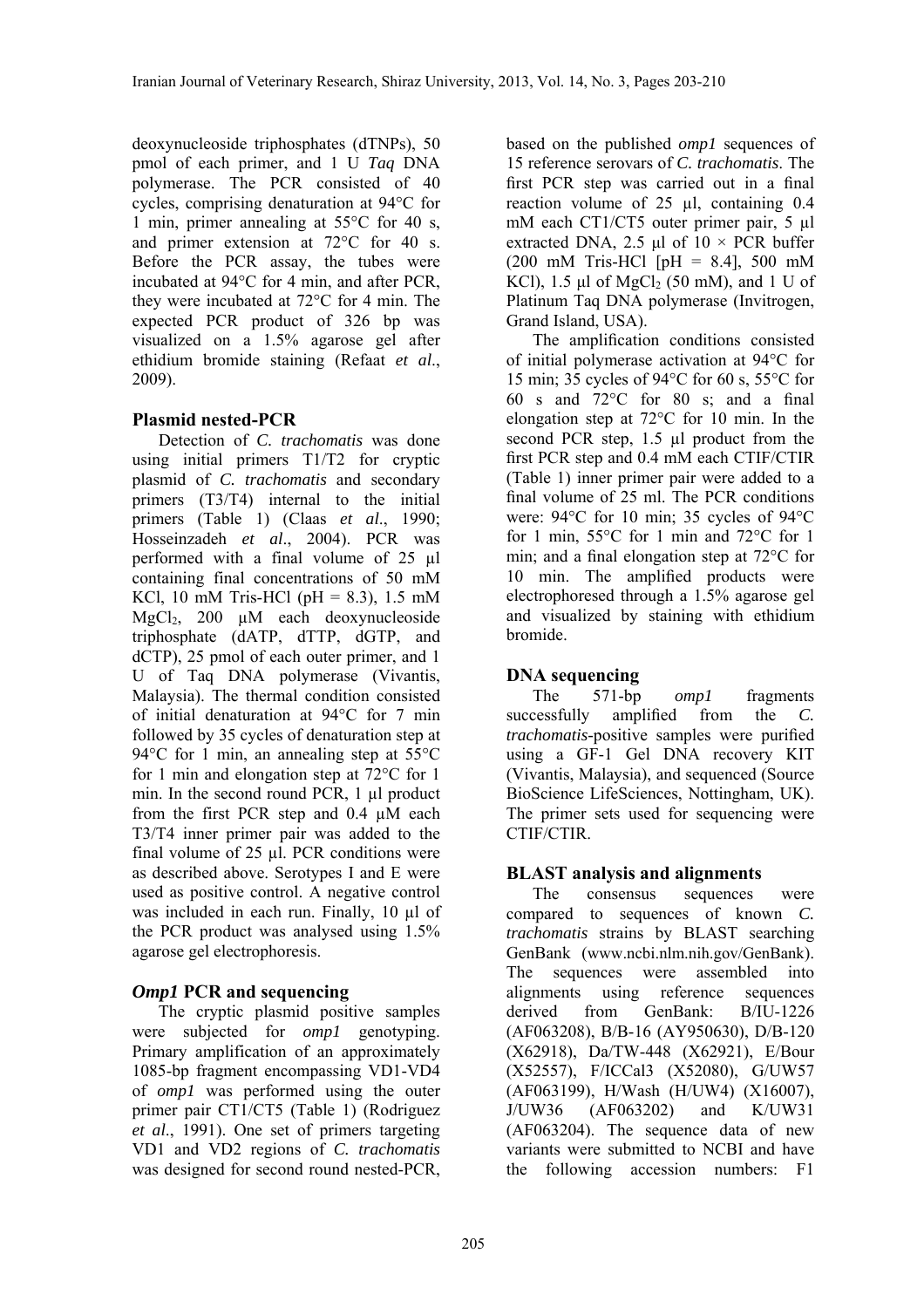(JX893029), F2 (JX893030), E (JX893031), and G (JX893032).

#### **Results**

 All samples were successfully screened by β-globin PCR and no inhibition was detected. Out of the 212 endocervical swabs, 17 were found to be positive for *C. trachomatis* plasmid nested-PCR. The *omp1* gene amplification and sequencing was successfully performed with 15 *C. trachomatis*-positive samples (Fig. 1).

 Sequence analysis of the 571 bp fragment of the *omp1* gene, comprising VD1-2 showed that the most prevalent *omp1* sequences corresponded to serovars F (7,



**Fig. 1: Agarose gel electrophoresis of PCR products of the nested-plasmid, nested-***ompA* **and β-globin. Lane 5 and 10: 100 bp Plus DNA ladder (Vivantis, Malaysia), Lane 1-4: PCR product of nested plasmid PCR, Lane 6- 9: PCR product of nested-***ompA* **PCR, and Lane 11-14: PCR product of β-globin** 

| X52080/F<br>  CTTGCGATCCTTGCACCACTTGGTGTGACGCTATCAGCATGCGTATGGGTTACTATGGTGACTTTGTTTCGACCG                                                                                                              |  |
|--------------------------------------------------------------------------------------------------------------------------------------------------------------------------------------------------------|--|
| JX893029                                                                                                                                                                                               |  |
| JX893030                                                                                                                                                                                               |  |
| I CTTGCGATCCTTGCACCACTTGGTGTGACGCTATCAGCATGCGTATGGGTTACTATGGTGACTTTGTTTCGACCG<br>X5255/E                                                                                                               |  |
| JX893031                                                                                                                                                                                               |  |
| AF063199/GICTTGCGATCCTTGCACCACTTGGTGTGACGCTATCAGCATGCGTATGGGTTACTACGGAGACTTTGTTTTCGACCG                                                                                                                |  |
| JX893032                                                                                                                                                                                               |  |
|                                                                                                                                                                                                        |  |
| <b>VDI</b>                                                                                                                                                                                             |  |
| TGTTTTGAAAACAGATGTGAATAAAGAGTTTGAAATGGGQGAGGCTTTAGCCGGAGCTTCTGGGAATACGACCTCT<br>X52080/F                                                                                                               |  |
| JX893029                                                                                                                                                                                               |  |
| JX893030                                                                                                                                                                                               |  |
| X52557/E<br>ITGTTTTGAAAACAGATGTGAATAAAGAATTCCAAATGGGTGACAAGCCTACAAGTACTACAGGCAATGCTA --- CA                                                                                                            |  |
| JX893031                                                                                                                                                                                               |  |
| AF063199/G TGTTTTGAAAACTGATGTGAATAAAGAGTTTGAAATGGGCGAGGCTTTAGCCGGAGCTTCTGGGAATACGACCTCT                                                                                                                |  |
| JX893032                                                                                                                                                                                               |  |
|                                                                                                                                                                                                        |  |
| <b>VDI</b>                                                                                                                                                                                             |  |
| ACTCTTTCAAAATTGGTAGAACGAACGAACCCTGCATATGGCAAGCATATGCAAGACGCAGAGATGTTTACCAATG<br>X52080/F                                                                                                               |  |
| JX893029                                                                                                                                                                                               |  |
| JX893030<br>para la la comuna nacional a consu-<br><b><i><u>Printed Contracts</u></i></b><br>.<br>temporaria de la calibración de la calibración de la calibración de la calibración de la calibración |  |
| X52557/E<br>IGCTCCAACCACTCTTACAGCAAGAGAGAATCCTGCTTACGGCCGACATATGCAGGATGCTGAGATGTTTACAAATG                                                                                                              |  |
| JX893031                                                                                                                                                                                               |  |
| AF063199/GIACTCTTTCAAAATTGGTAGAACGAACGAACCCTGCATATGGCAAGCATATGCAAGACGCAGAGATGTTTACCAATG                                                                                                                |  |
| JX893032                                                                                                                                                                                               |  |
|                                                                                                                                                                                                        |  |
|                                                                                                                                                                                                        |  |
| X52080/F<br>  CCGCTTGCATGACATTGAATATTTGGGATCGTTTTGATGTATTCTGTACATTAGGAGCCACCAGTGGATATCTTAA                                                                                                             |  |
| JX893029                                                                                                                                                                                               |  |
| JX893030                                                                                                                                                                                               |  |
| X52557/E<br>I CCGCTTGCATGGCATTGAATATTTGGGATCGCTTTGATGTATTCTGTACACTAGGAGCCTCTAGCGGATACCTTAA                                                                                                             |  |
| JX893031                                                                                                                                                                                               |  |
| AF063199/GICCGCTTGCATGGCATTGAATATTTGGGATCGTTTTGATGTATTCTGTACATTAGGAGCCACCAGTGGATATCTTAG                                                                                                                |  |
| JX893032                                                                                                                                                                                               |  |
|                                                                                                                                                                                                        |  |
| VDII                                                                                                                                                                                                   |  |
| X52080/F<br>  AGGAAATTCAGCATCTTTCAACTTAGTTGGGTTATTCGGCGATGGTGTAAACGCCACGAAACCTGCTGCAGATAGT                                                                                                             |  |
| JX893029                                                                                                                                                                                               |  |
| JX893030<br>.                                                                                                                                                                                          |  |
| X52557/E<br>  AGGAAACTCTGCTTCTTTCAATTTAGTTGGATTGTTTGGAGATAATGAAAATCAAAGCACGGTCAAAACGAATTCT                                                                                                             |  |
| JX893031                                                                                                                                                                                               |  |
| AF063199/G AGGAAATTCAGCATCTTTCAACTTAGTTGGGTTATTCGGQGATGGTGAAAACGCCACGCAGCCTGCTGCAACAAGT                                                                                                                |  |
| JX893032<br><b></b>                                                                                                                                                                                    |  |
|                                                                                                                                                                                                        |  |
| <b>VDII</b>                                                                                                                                                                                            |  |
| X52080/F<br>  ATTCCTAACGTGCAGTTAAATCAGTCTGTGGTGGAACTGTATACAGATACTACTTTTGCTTGGAGTGTTGGAGCTC                                                                                                             |  |
| JX893029                                                                                                                                                                                               |  |
| JX893030                                                                                                                                                                                               |  |
| X52557/E<br>  GTACCAAATATGAGCTTAGATCAATCTGTTGTTGAACTTTACACAGATACTGCCTTCTCTTGGAGCGTGGGCGCTC                                                                                                             |  |
| JX893031                                                                                                                                                                                               |  |
| AF063199/G ATTCCTAACGTGCAGTTAAATCAGTCTGTGGTGGAACTGTATACAGATGCTACTTTTGCTTGGAGTGTTGGAGCTC                                                                                                                |  |
| JX893032<br><b><i></i></b>                                                                                                                                                                             |  |
|                                                                                                                                                                                                        |  |
|                                                                                                                                                                                                        |  |
| X52080/F<br>  GTGCAGCTTTGTGGGAATGTGGATGTGCAACTTTAGGAGCTTCTTTCCA                                                                                                                                        |  |
| JX893029                                                                                                                                                                                               |  |
| JX893030                                                                                                                                                                                               |  |
| X52557/E<br>I GAGCAGCTTTGTGGGAGTGCGGATGTGCGACTTTAGGGGCTTCTTTCCA                                                                                                                                        |  |
| JX893031                                                                                                                                                                                               |  |
| AF063199/G GIGCAGCTTTGTGGGAATGTGGATGCGCGACTTTAGGCGCTTCTTTCCA                                                                                                                                           |  |
| JX893032                                                                                                                                                                                               |  |

**Fig. 2: Partial nucleotide sequence of** *omp1* **showing variable regions that permitted the determination of each genotype. Reference sequences were used as a prototype**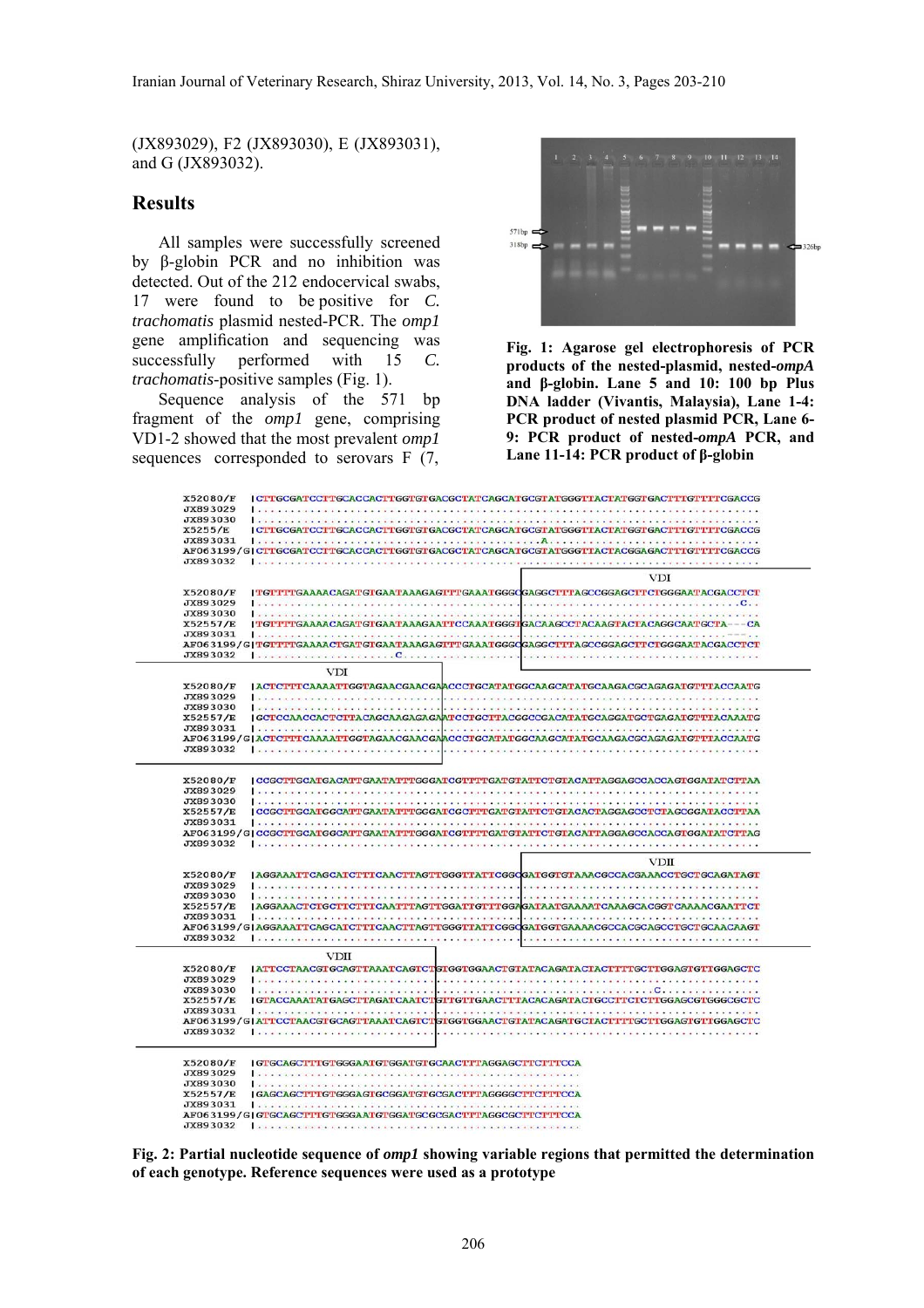| Genotype | No. of mutations | Nucleotide change | Position | Amino acid change | GenBank accession No. |
|----------|------------------|-------------------|----------|-------------------|-----------------------|
|          |                  | T to C            | 290      | Ser to Pro        | JX893029              |
|          |                  | T to C            | 580      | Trp to Arg        | JX893030              |
|          |                  | T to A            | 183      | Arg to Arg        | JX893031              |
|          |                  | T to C            | 237      | Asn to Asn        | JX893032              |

**Table 2: Mutations found in clinical specimens compared to strains in GenBank** 

46.6%) and E (5, 33.3%); serovar D was found in two samples (13.3%) and a strain of serovar G was found in a single sample  $(6.6\%)$ .

 Detailed analysis revealed that there were limited sequence differences within genotypes (Table 2). Majority of the *omp1* gene sequences from the clinical samples had sequences that were identical to those reported for the respective reference isolates. Out of the 15 samples, eleven had *omp1* sequences identical to sequences in GenBank, and the other four samples had nucleotide variations, all differed by one nucleotide only (Fig. 2). Genotype D did not show any variation and were identical to the reference strain D/B-120. In genotype E one strain displayed a silent T to A substitution at position 183 (compared to E/Bour). For genotype F, 2 out of 7 samples (28.5%) differed from the reference strains F/ICCal3. The nucleotide substitutions at positions 290, and 580, changing base pair T to C, and T to C, respectively, caused the amino acid to change from serine to proline, and tryptophan to arginine, respectively. Genotype G had a point mutation at position 237, which showed a T to C variation, and caused the amino acid to change from asparagine to asparagine (silent).

## **Discussion**

 The 8% prevalence rate of *Chlamydia trachomatis* infection among our study population is similar to that of other studies in Iran (Bakhtiari and Firoozjahi, 2007; Chamani-Tabriz *et al*., 2007). A recent study conducted in Shiraz by Hadi *et al*. (2010) showed a *Chlamydia* infection rate of 8% in women who attended health centers. Studies in the United Kingdom showed prevalence rates of 6 to 8% (Gopalakrishnakone *et al*., 2009). A study conducted in Singapore among sub-fertile women showed a prevalence rate of 8%.

To the best of our knowledge, this is the

first study on genotype distribution of *C. trachomatis* in Shiraz, Iran. We found four different *C. trachomatis* serovars among 212 collected specimens. Genotype F was the most common genotype (46.6%), followed by genotypes E  $(33.3\%)$ , D  $(13.3\%)$ , and G  $(6.6\%)$ .

 According to our result, F and E were the most prevalent genotypes in Shiraz. These results are consistent with those in studies of urogenital chlamydial infection elsewhere, although there are some differences in relative proportions in different geographic areas. For example, in Sweden, Australia, Japan and Korea, serovar E was the most commonly identified one (Jurstrand *et al*., 2001; Hsu *et al*., 2006; Bandea *et al*., 2008). However, the distribution pattern of genotypes in Shiraz, where serovar F is the predominant genotype, is more likely to be similar to the distribution in Mexico, Thailand and southwestern China. In Thailand, F (25- 60%) was the most prevalent genotype followed by E  $(9-20\%)$  and D  $(7-23\%)$ . Differences in genotype prevalence were found in different study populations (Bandea *et al*., 2001; Gao *et al*., 2007; de Jesús De Haro-Cruz *et al*., 2011).

 Sequence analysis of *omp1* and other genes has been used previously as a tool to differentiate *Chlamydia* strains and gain epidemiological knowledge. The variability in *omp1* sequences in previous studies, as a genetic variant as a proportion of all *Chlamydia* cases, has ranged between 16- 81% in various studies (Pedersen *et al*., 2009). However, in these studies the study populations were recruited from high-risk groups (Lysén *et al*., 2004). The results of this analysis indicated only limited sequence differences between the reference sequence and within genotypes. We found 4 genetic variants among the 15 *omp1* sequences. Three out of four variations were found within CDs. Two of the CDs nucleotide variations were silent. In Genotype E there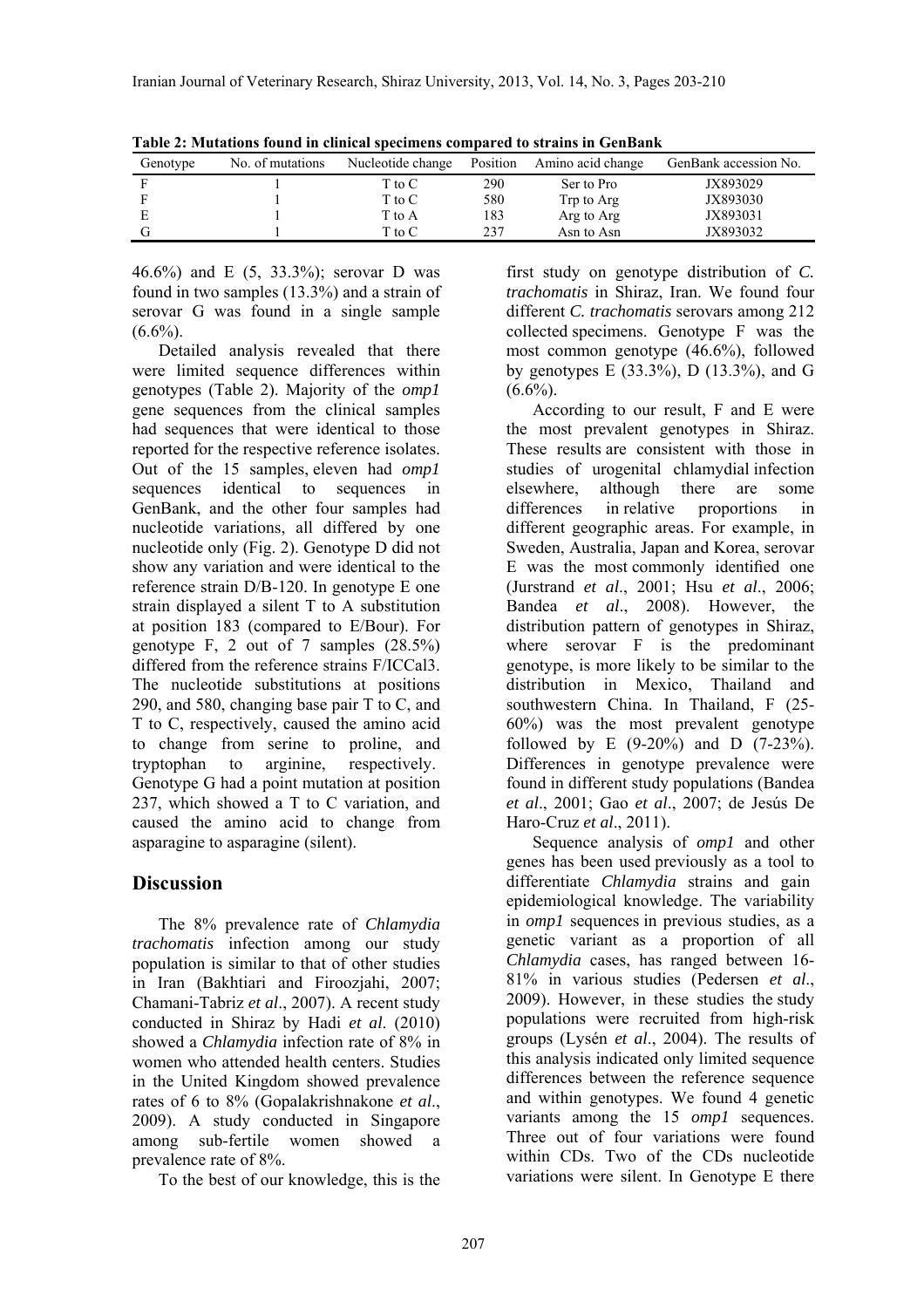was variation in just one of the cases. These findings are in agreement with those of other studies which described few variants for serovar E (Rodriguez *et al*., 1993; Lysén *et al*., 2004).

 It has been demonstrated that high level of conservation of MOMP seems to be associated with a higher ecological success. Nunes *et al*. (2010) speculated that the low MOMP amino acid differences among genotypes may confer E and F antigenic profiles better fitted to deal with the host immune system.

 All genetic variants were detected only in a single sample, which was different from the substitutions reported previously.

 The main immunoreactive parts of the MOMP that induce neutralizing antibodies are found in VD1, VD2 and VD4. VD4 is the largest of the variable regions within the *omp1* gene and with VD1, the segment we sequenced, encodes the most immunoreactive domains of the MOMP (Zhong and Brunham, 1991). A greater frequency of amino acid substitutions would be expected to occur within these domains than elsewhere in the protein. We observed one nucleotide variation within VDs that (Genotype F) resulted in amino acid changes in VD1, which may have been advantageous for the pathogen to escape immune pressure directed at *omp1*. It has been speculated that such *omp1* genovariants occur as a result of point mutations and recombination events selected by immune pressure (Hayes *et al*., 1994). One variation in CD3 resulted in the amino acid replacement tryptophan to arginine, which probably caused little antigenic, functional, or conformational change to MOMP, as CD3 is not predicted to be surface exposed (Rodriguez-Maranon *et al*., 2002). However, nucleotide substitutions that we detected in Genotypes E and G were synonymous (silent), which suggests that they were evolutionarily neutral.

 The presence of a high specificity between the host and chlamydiae has been recognized and this relation has been considered as an adaptation mechanism. However, some studies have indicated that chlamydiae can also grow in laboratory animals, yolk sacs of embryonated eggs and *in vitro* cell cultures. Similarly Ozbek *et al*.

(2008), in a study on bovine aborted fetuses, found 5 (21.7%) out of 23 samples positive for *C. trachomatis*. The nested plasmid PCR is a sensitive and specific method for *C. trachomatis* detection. This technology has provided a valuable and sensitive means for molecular epidemiological analysis to identify novel routes of transmission of *C. trachomatis*.

 In conclusion, the present study is the first description of *C. trachomatis* serovar distribution in Shiraz, Iran. The predominating serovars were F and E, as has been reported from other countries. Sequencing the *omp1* gene enables analysis of sequence variations within each genotype and provides discrimination between *C. trachomatis* strains, which is helpful in tracing the sexual transmission pathway, which ranges from individual contact to international transportation.

## **Acknowledgements**

 We thank the head of the Dr. Daneshbod Pathobiology Laboratory, where part of the study took place, and whose collaboration was very much appreciated. We appreciate Dr. Roghanian and Ms. Jenab for providing positive control strains and Ms. Halaj for sample collection. This work was supported by grants from Shiraz University, Shiraz, Iran.

## **References**

- Bakhtiari, A and Firoozjahi, A (2007). *Chlamydia trachomatis* infection in women attending health centers in Babol: prevalence and risk factors. East Mediterr. Health J., 13: 1124-1131.
- Bandea, CI; Debattista, J; Joseph, K; Igietseme, J; Timms, P and Black, CM (2008). *Chlamydia trachomatis* serovars among strains isolated from members of rural indigenous communities and urban populations in Australia. J. Clin. Microbiol., 46: 355-356.
- Bandea, CI; Kubota, K; Brown, TM; Kilmarx, PH; Bhullar, V; Yanpaisarn, S; Chaisilwattana, P; Siriwasin, W and Black, CM (2001). Typing of *Chlamydia trachomatis* strains from urine samples by amplification and sequencing the major outer membrane protein gene (*omp1*). Sex Transm.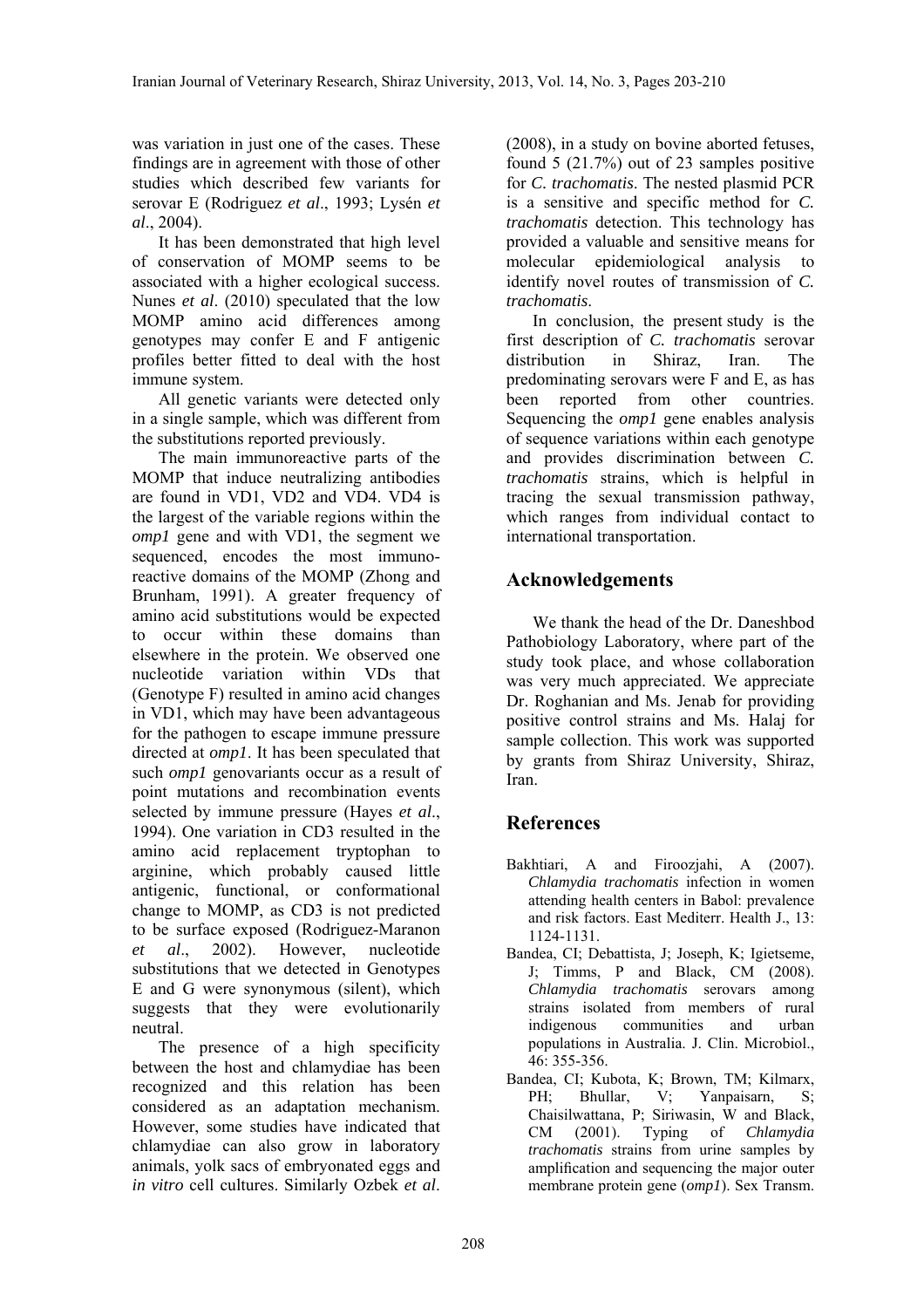Infect., 77: 419-422.

- Black, CM (1997). Current methods of laboratory diagnosis of *Chlamydia trachomatis* infections. Clin. Microbiol. Rev., 10: 160-184.
- Chamani-Tabriz, L; Tehrani, MJ; Akhondi, MM; Mosavi-Jarrahi, A; Zeraati, H; Ghasemi, J; Asgari, S; Kokab, A and Eley, AR (2007). *Chlamydia trachomatis* prevalence in Iranian women attending obstetrics and gynaecology clinics. Pak. J. Biol. Sci., 10: 4490-4494.
- Claas, HC; Melchers, WJ; Debruijn, IH; Degraaf, M; Vandijk, WC; Lindeman, J and Quint, WJ (1990). Detection of *Chlamydia trachomatis* in clinical specimens by the polymerase chain reaction. Eur. J. Clin. Microbiol. Infect. Dis., 9: 864-868.
- de Jesús De Haro-Cruz, M; Deleón-Rodriguez, I; Escobedo-Guerra, MR; López-Hurtado, M; Arteaga-Troncoso, G; Ortiz-Ibarra, FJ and Guerra-Infante, FM (2011). Genotyping of *Chlamydia trachomatis* from endocervical specimens of infertile Mexican women. Enferm. Infecc. Microbiol. Clin., 29: 102- 108.
- Gao, X; Chen, XS; Yin, YP; Zhong, MY; Shi, MQ; Wei, WH; Chen, Q; Peeling, RW and Mabey, D (2007). Distribution study of *Chlamydia trachomatis* serovars among highrisk women in China performed using PCRrestriction fragment length polymorphism genotyping. J. Clin. Microbiol., 45: 1185- 1189.
- Gopalakrishnakone, D; Appan, DP and Singh, K (2009). Prevalence of *Chlamydia trachomatis* in Singaporean women undergoing termination of pregnancy. Ann. Acad. Med. Singapore. 38: 454-457.
- Hadi, N; Barazandeh, F and Azad, F (2010). The Prevalence of *Chlamydia trachomatis* infection in women attending Health Clinics in Shiraz, Islamic Republic of Iran. IJFS., 4: 128-133.
- Hayes, LJ; Yearsley, PJ; Treharne, D; Ballard, RA; Fehler, GH and Ward, ME (1994). Evidence for naturally occurring recombination in the gene encoding the major outer membrane protein of lymphogranuloma venerum isolates of *Chlamydia trachomatis*. Infect. Immun., 62: 5659-5663.
- Hosseinzadeh, S; Eley, A and Pacey, AA (2004). Semen quality of men with asymptomatic chlamydial infection. J. Androl., 25: 104-109.
- Hsu, MC; Tsai, PY; Chen, KT; Li, LH; Chiang, CC; Tsai, JJ; Ke, LY; Chen, HY and Li, SY (2006). Genotyping of *Chlamydia trachomatis* from clinical specimens in Taiwan. J. Med. Microbiol., 55: 301-308.

Jurstrand, M; Falk, L; Fredlund, H; Lindberg, M;

Olcén, P; Andersson, S; Persson, K; Albert, J and Bäckman, A (2001). Characterization of *Chlamydia trachomatis omp1* genotypes among sexually transmitted disease patients in Sweden. J. Clin. Microbiol., 39: 3915- 3919.

- Lan, J; Van den Brule, AJC; Hemrika, DJ; Risse, EK; Walboomers, JMM; Schipper, MEI and Meijer, CJL (1995). *Chlamydia trachomatis* and ectopic pregnancy: retrospective analysis of salpingectomy specimens, endometrial biopsies and cervical smears. J. Clin. Pathol., 48: 815-819.
- Lima, HE; Oliveira, MB; Valente, BG; Afonso, DA; Darocha, WD; Souza, MC; Alvim, TC; Barbosa-Stancioli, EF and Noronha, FS (2007). Genotyping of *Chlamydia trachomatis* from endocervical specimens in Brazil. Sex Transm. Dis., 34: 709-717.
- Lysén, M; Osterlund, A; Rubin, CJ; Persson, T; Persson, I and Herrmann, B (2004). Characterization of *ompA* genotypes by sequence analysis of DNA from all detected cases of *Chlamydia trachomatis* infections during 1 year of contact tracing in a Swedish County. J. Clin. Microbiol., 42: 1641-1647.
- Mårdh, PA (2002). Influence of infection with *Chlamydia trachomatis* on pregnancy outcome, infant health and life-long sequelae in infected offspring. Best Pract. Res. Clin. Obstet. Gynaecol., 16: 847-864.
- Molano, M; Meijer, CJ; Morré, SA; Pol, R and van den Brule, AJ (2004). Combination of PCR targeting the VD2 of *omp1* and reverse line blot analysis for typing of urogenital *Chlamydia trachomatis* serovars in cervical scrape specimens. J. Clin. Microbiol., 42: 2935-2939.
- Ngandjio, A; Clerc, M; Fonkoua, MC; Thonnon, J; Lunel, F; Bébéar, C; Bianchi, A and De Barbeyrac, B (2004). Restriction endonuclease patterns of the *omp1* gene of reference *Chlamydia trachomatis* strains and characterization of isolates from Cameroonian students. J. Med. Microbiol., 53: 47-50.
- Nunes, A; Nogueira, PJ; Borrego, MJ and Gomes, JP (2010). Adaptive evolution of the *Chlamydia trachomatis* dominant antigen reveals distinct evolutionary scenarios for Band T-cell epitopes: worldwide survey. PLoS ONE., 5: 13171.
- Ozbek, A; Ozbek, E; Kalkan, Y; Temur, A and Küçükkalem, OF (2008). Can *Chlamydia trachomatis* human biovars cause abortion in cattle? An immunohistochemical study on a new host-pathogen relationship. Mikrobiyol. Bul., 42: 599-605.
- Pedersen, LN; Herrmann, B and Møller, JK